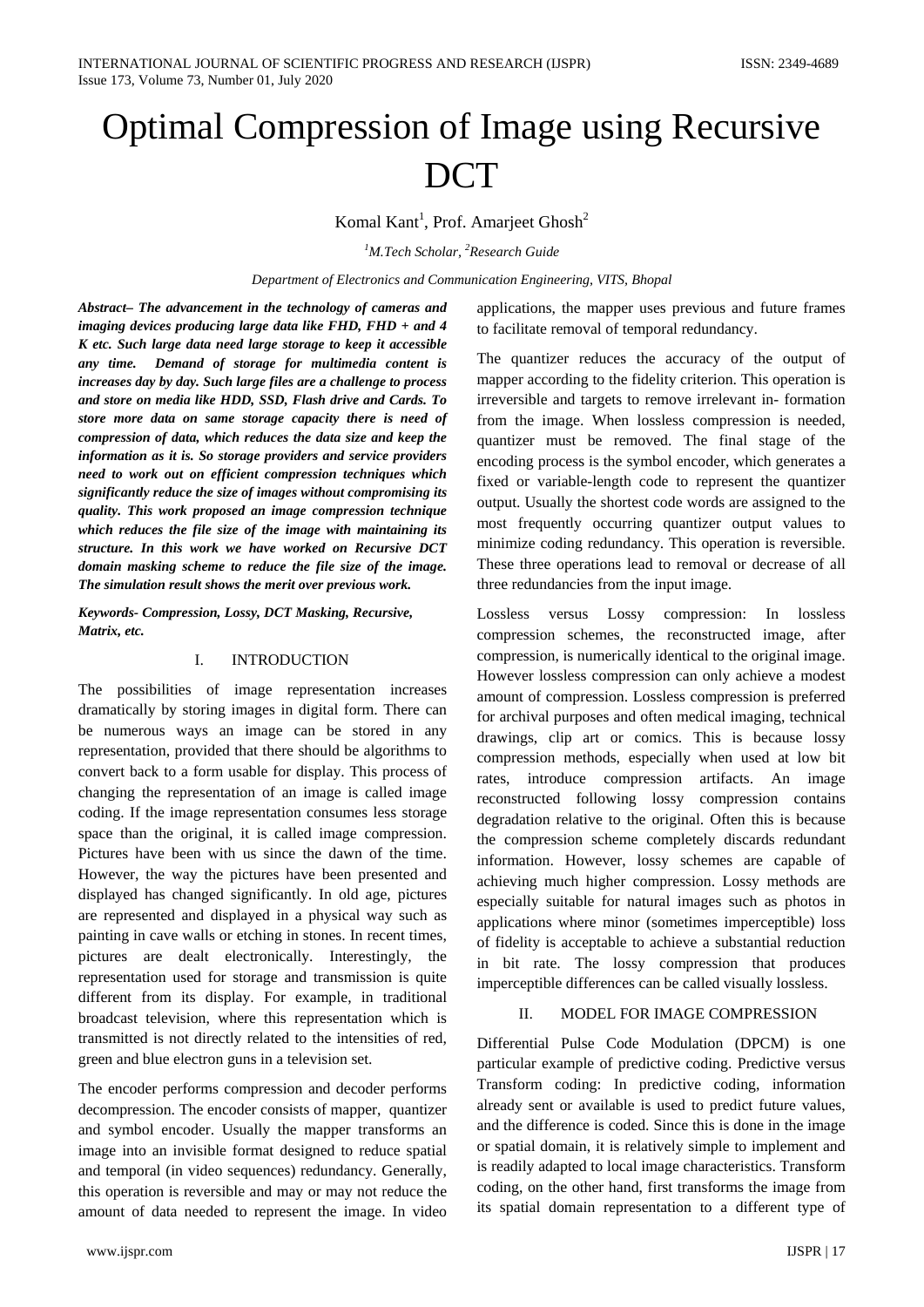representation using some well-known transform and then codes the transformed values (coefficients). This method provides greater data compression compared to predictive methods, although at the expense of greater computational requirements. Image compression basic model shown here in figure 2.1 and 2.2 consists of a Transformer, quantizer and encoder.



Figure 2.1 Image Compression Model

• Decompression



Figure 2.2 Image Decompression Model.

# *1. Transformer:*

It transforms the input data into a format to reduce interpixel redundancies in the input image. Transform coding techniques use a reversible, linear mathematical transform to map the pixel values onto a set of coefficients, which are then quantized and encoded. The key factor behind the success of transform-based coding schemes is that many of the resulting coefficients for most natural images have small magnitudes and can be quantized without causing significant distortion in the decoded image. For compression purpose, the higher the capability. Of compressing information in fewer coefficients, the better the transform; for that reason, the Discrete Cosine Transform (DCT) and Discrete Wavelet Transform(DWT) have become the most widely used transform coding techniques.

*(a) DCT:* 

DCT is an orthogonal transform, the Discrete Cosine Transform (DCT) attempts to decorrelate the image data. After decorrelation each transform coefficient can be encoded independently without losing compression efficiency.

The DCT transforms a signal from a spatial representation into a frequency representation. The DCT represent an image as a sum of sinusoids of varying magnitudes and frequencies. DCT has the property that, for a typical image most of the visually significant information about an image is concentrated in just few coefficients of DCT. After the computation of DCT coefficients, they are normalized according to a quantization table with different scales provided by the JPEG standard computed by psycho visual evidence. Selection of quantization table affects the

entropy and compression ratio. The value of quantization is inversely proportional to quality of reconstructed image, better mean square error and better compression ratio.

In a lossy compression technique, during a step called Quantization, the less important frequencies are discarded, and then the most important frequencies that remain are used to retrieve the image in decomposition process. After quantization, quantized coefficients are rearranged in a zigzag order for further compressed by an efficient lossy coding algorithm.

#### *(b) DWT:*

Wavelets are a mathematical tool for changing the coordinate system in which we represent the signal to another domain that is best suited for compression. Wavelet based coding is more robust under transmission and decoding errors. Due to their inherent multiresolution nature, they are suitable for applications where scalability and tolerable degradation are important.

Wavelets are tool for decomposing signals such as images, into a hierarchy of increasing resolutions. The more resolution layers, the more detailed features of the image are shown. They are localized waves that drop to zero. They come from iteration of filters together with rescaling. Wavelet produces a natural multi resolution of every image, including the all-important edges. The output from the low pass channel is useful compression. Wavelet has an unconditional basis as a result the size of the wavelet coefficients drop off rapidly. The wavelet expansion coefficients represent a local component thereby making it easier to interpret. Wavelets are adjustable and hence can be designed to suit the individual applications. Its generation and calculation of DWT is well suited to the digital computer. They are only multiplications and additions in the calculations of wavelets, which are basic to a digital computer.

#### *2. Quantizer:*

It reduces the accuracy of the transformer's output in accordance with some pre-established fidelity criterion. Reduces the psychovisual redundancies of the input image. This operation is not reversible and must be omitted if lossless compression is desired. The quantization stage is at the core of any lossy image encoding algorithm. Quantization at the encoder side, means partitioning of the input data range into a smaller set of values. There are two main types of quantizers: scalar quantizers and vector quantizers. A scalar quantizer partitions the domain of input values into a smaller number of intervals. If the output intervals are equally spaced, which is the simplest way to do it, the process is called uniform scalar quantization; otherwise, for reasons usually related to minimization of total distortion, it is called non uniform scalar quantization. One of the most popular non uniform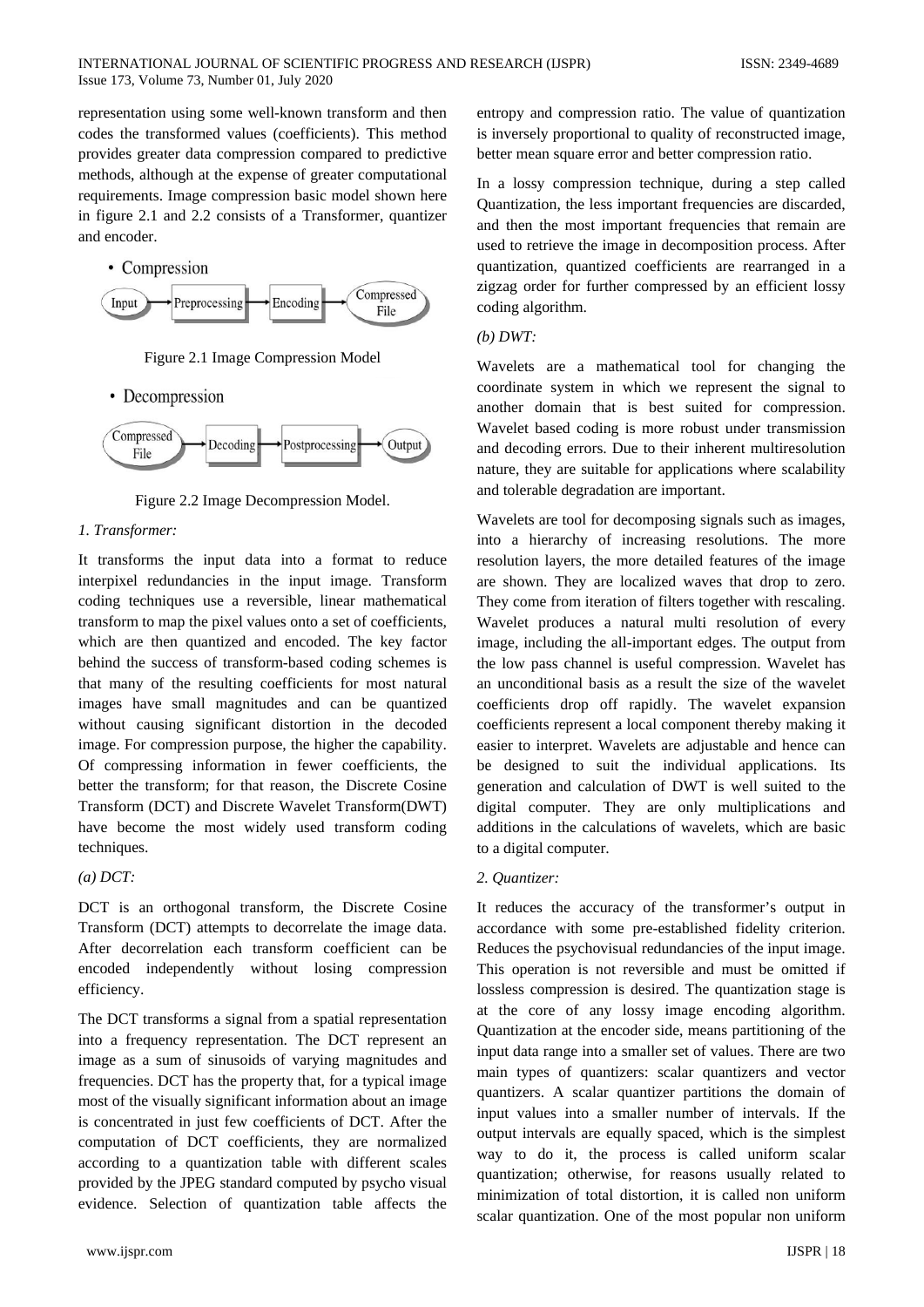quantizers is the Lloyd Max quantizer. Vector quantization (VQ) techniques extend the basic principles of scalar quantization to multiple dimensions.

### 3. Symbol (entropy) encoder:

It creates a fixed or variable-length code to represent the quantizer's output and maps the output in accordance with the code. In most cases, a variable-length code is used. An entropy encoder compresses the compressed values obtained by the quantizer to provide more efficient compression. Most important types of entropy encoders used in lossy image compression techniques are arithmetic encoder, huffman encoder and run-length encoder.

## III. PROPOSED METHODOLOGY

Proposed work is in light of productive compression strategy utilizing DCT Coefficient Matrix. The effective variation of JPEG comprises of two sections: the encoder, which changes over a RGB image into a JPEG stream, and the decoder, which changes over the JPEG stream once again into a RGB image. The standard does not determine how this stream is organized in a file. This is liable to the file format's detail, JPEG File Interchange Format (JFIF) being a standout amongst the most well known ones. So as to pack an image, different advances are executed, which depends on proficient compression. Figure 3.1 demonstrates a diagram of all associated with flow chart of proposed image compression technique.

#### *Algorithm:*

*Step: 1 Start*

*Step: 2 Browse image to compress.*

*Step: 3 Calculate File Size.*

*Step: 4 Convert image data into uint8*

*Step: 5 Initialize discrete cosine Matrix.*

*Step: 6 Create Equivalent Mask Matrix.*

*Step: 7 Recursively Process I/P image into Matrix.*

*Step: 8 Process Previous stage o/p with equivalent mask matrix.*

*Step: 9 Inversed Processed mask with get Cosine domain.*

*Step: 10 Convert double image into UINT8.*

*Step: 11 Calculate size of Image.*

*Step: 12 Calculate BPP & PSNR.*

*Step: 13 Compare & Display Results.*



Fig. 3.1 Flow chart proposed Image Compression method.



Fig. 3.2 Block Diagram of Proposed Image Compression.

Select the test image which is to be pack utilizing capacity. Burden the image into paired matrix or MATLAB Condition. Calculate file Estimate in KB. Furthermore, convert file in to type twofold. Presently Apply square handling on images utilizing DCT Matrix. Characterize Veil Matrix of and square procedure on past stage yield. 9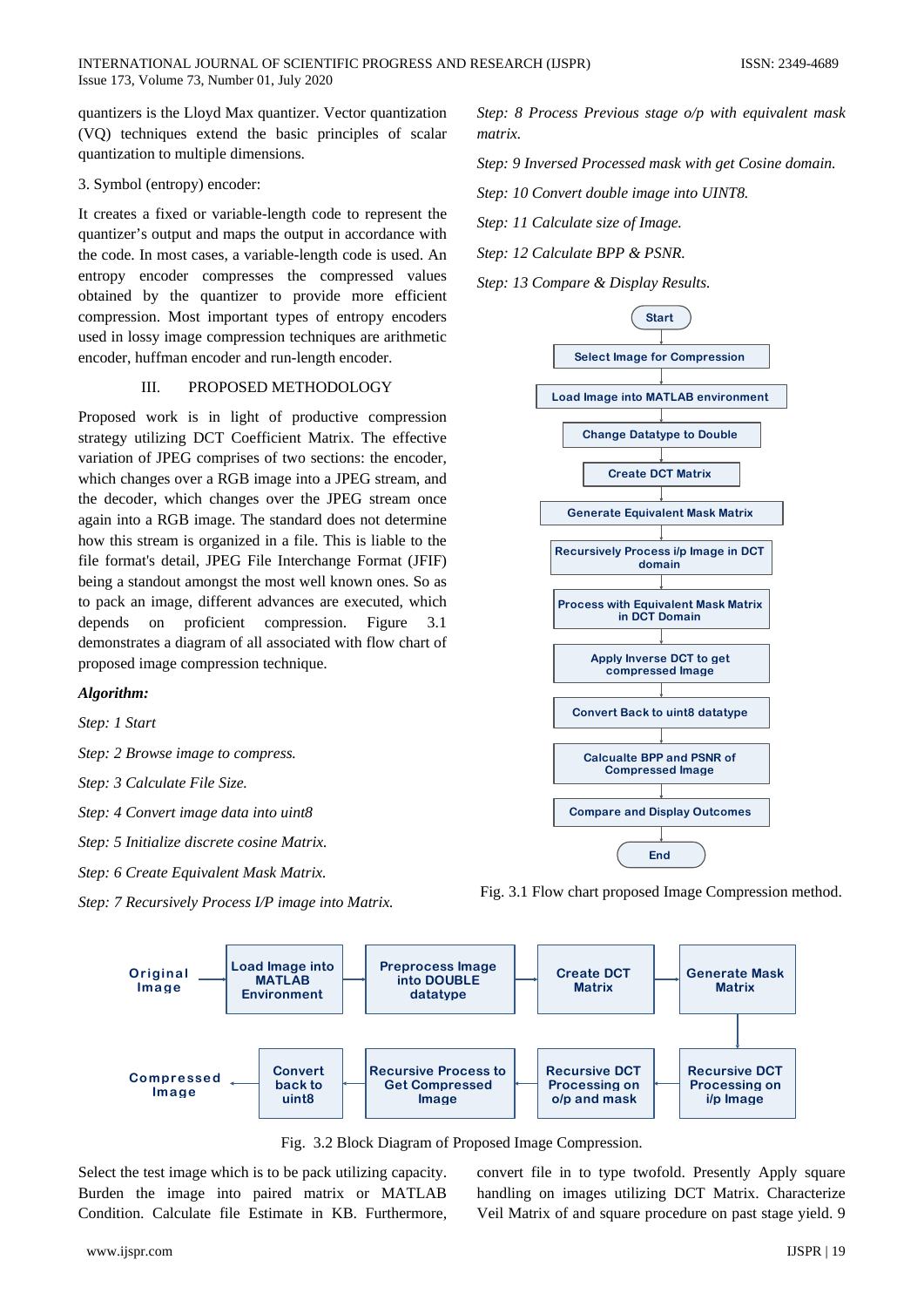#### INTERNATIONAL JOURNAL OF SCIENTIFIC PROGRESS AND RESEARCH (IJSPR) ISSN: 2349-4689 Issue 173, Volume 73, Number 01, July 2020

Currently reuse DCT task to get yield Image Compacted image and calculate Size of the File in KB, with Compression proportion and PSNR. Square Graph of proposed work has given in figure 3.2. Also, test result of proposed work has given ahead. Result of proposed work demonstrates the execution of the entire framework on specific grants.

DCT is an extraordinary type of Fourier transform which breaks down a discrete genuine esteemed capacity f:M^W into an aggregate of cosine elements of various frequencies. At the point when the capacity's domain comprises of N components, the re-structure after reexamining, the image is part in squares of pixels and transformed into frequency space. This is performed utilizing discrete cosine transform (DCT, DCT's lDdefinition can be stretched out to two measurements by applying 1D DCT to segments and columns after one another.

It very well may be seen that the coefficient's total qualities decline as the frequencies that they speak to increment. This is brought about by the image's general smoothness, which is one condition for the JPEG codec to be proficient.

Another perception respects the coefficients' signs. While the signs are constant in the zero-frequency image (since this is the down-scaled information image), every other frequency don't demonstrate this property. There are little associated districts with a similar sign, anyway all in all it changes in all respects much of the time over the image.

Figure 3.2 delineated the square outline of proposed work. DCT the essential area of proposed work are as per the following Information Image, Square Handling 1, and Square Preparing 1 and square preparing 2 coefficient matrixes. Square preparing as tallied is associated with another invert circle. The part id s hardware to assess and calculate. Image measure files figuring. Calculate CR Image compression a sPSNR.

# IV. SIMULATION RESULTS

Image Transform strategies utilizing symmetrical part works are regularly utilized in image compression. A standout amongst the most generally realized image transform techniques is DCT, which is utilized in JPEG compression standard. The figuring gadgets, for example, individual digital associates, digital cameras and cell phones require a great deal of image transmission and preparing. In spite of the fact that different productive compression procedures have been accounted for, the wide scope of sight and sound applications requests for further improvement in compression quality.

The implementation of proposed work has done on the MATLAB. the outcome of proposed work has given in figure 4.1 Original Image. Table 1 Comparison of Compression Ratio.



(a) (BPP: 0.181, PSNR: 27.19)



(b)(BPP: 0.152, PSNR: 40.63)

# Fig. 4.1 Compression Results (a) Previous Method [1] (b) Proposed Method (Our)

Two dimensional image transforms render the image information in the structure that is effectively compressible. DCT based JPEG and DWT based JPEG2000 are outstanding existing models. Research still keeps on getting more compression absent much corruption in the execution. Despite the fact that wavelets are prepared to do more Adaptable space-frequency goals tradeoffs than DCT, DCT is still generally utilized in numerous handy applications in light of its compression execution and computational points of interest. a changed square DCT based compression plot joining the possibility of self closeness obtained from Irrelative procedure is proposed.

Table 4.1 has given comparison study of previous work with proposed work. Graphical representation of table4.1 has given in figure 4.2 and figure 4.3.

Table 1: Compression Result Comparison

| <b>Technique</b> | Previous [1]       | Proposed (Our) |
|------------------|--------------------|----------------|
| <b>RPP</b>       | 0.181              | 0.152          |
| $PSNR$ ( $dB$ )  | $27.19 \text{ dB}$ | $40.63$ dB     |

Graphical representation of proposed work has given in figure 4.2.In fig. 4.3 show the graphical representation of BPP comparison of previous work and proposed work. It is